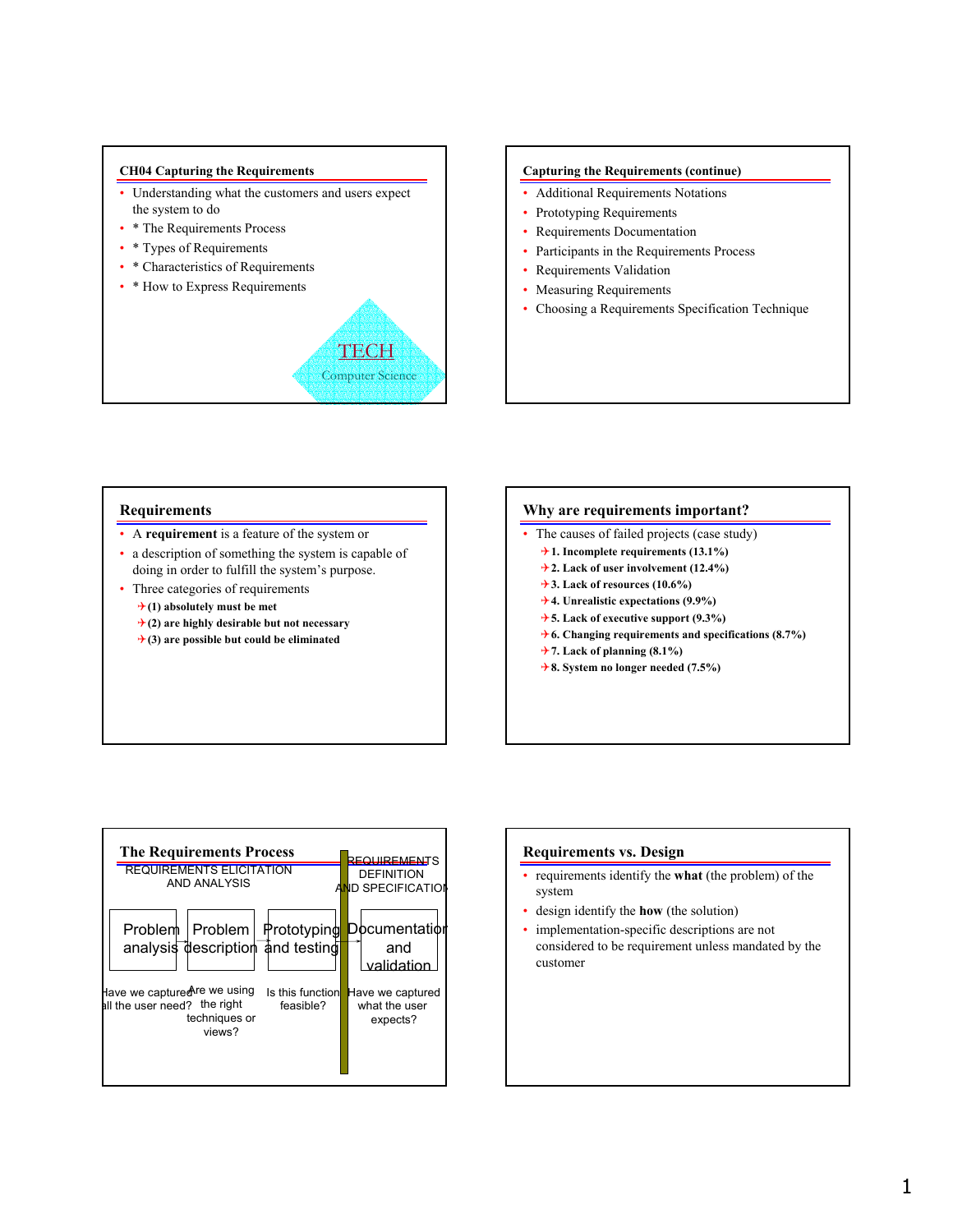

## **Configuration Management**

- Tracing the correspondences in the development process
	- 4**requirements that define what the system should do**
	- 4**design modules that are generated from the requirements**
	- 4**program code that implements the design**
	- 4**tests that verify the functionality of the system**
	- 4**the documents that describe the system**

#### **Functional and Nonfunctional Requirements**

- A functional requirement describes an interaction between the system and its environment.
- A nonfunctional requirement or constraint describes a restriction on the system that limits our choices for constructing a solution to the problem.

## **Requirements Documents**

- Requirements definition is a complete listing of everything the customer expects the proposed system to do.
- Requirements specification restates the requirements definition in technical terms appropriate for the development of a system design.
- Formal requirements elicitation, using the same language and the same meanings

## **Making Requirements Testable**

- Specify a quantitative description for each adverb and adjective so that the meaning of qualifiers is clear and unambiguous.
- Replace pronouns with specific names of entities.
- Make sure that every noun is defined in exactly one place in the requirements documents.

#### **Types of Requirements**

- 4**Physical Environment**
- 4**Interfaces**
- 4**Users and Human Factors**
- 4**Functionality**
- 4**Documentation**
- 4**Data**
- 4**Resources**
- 4**Security**
- 4**Quality Assurance**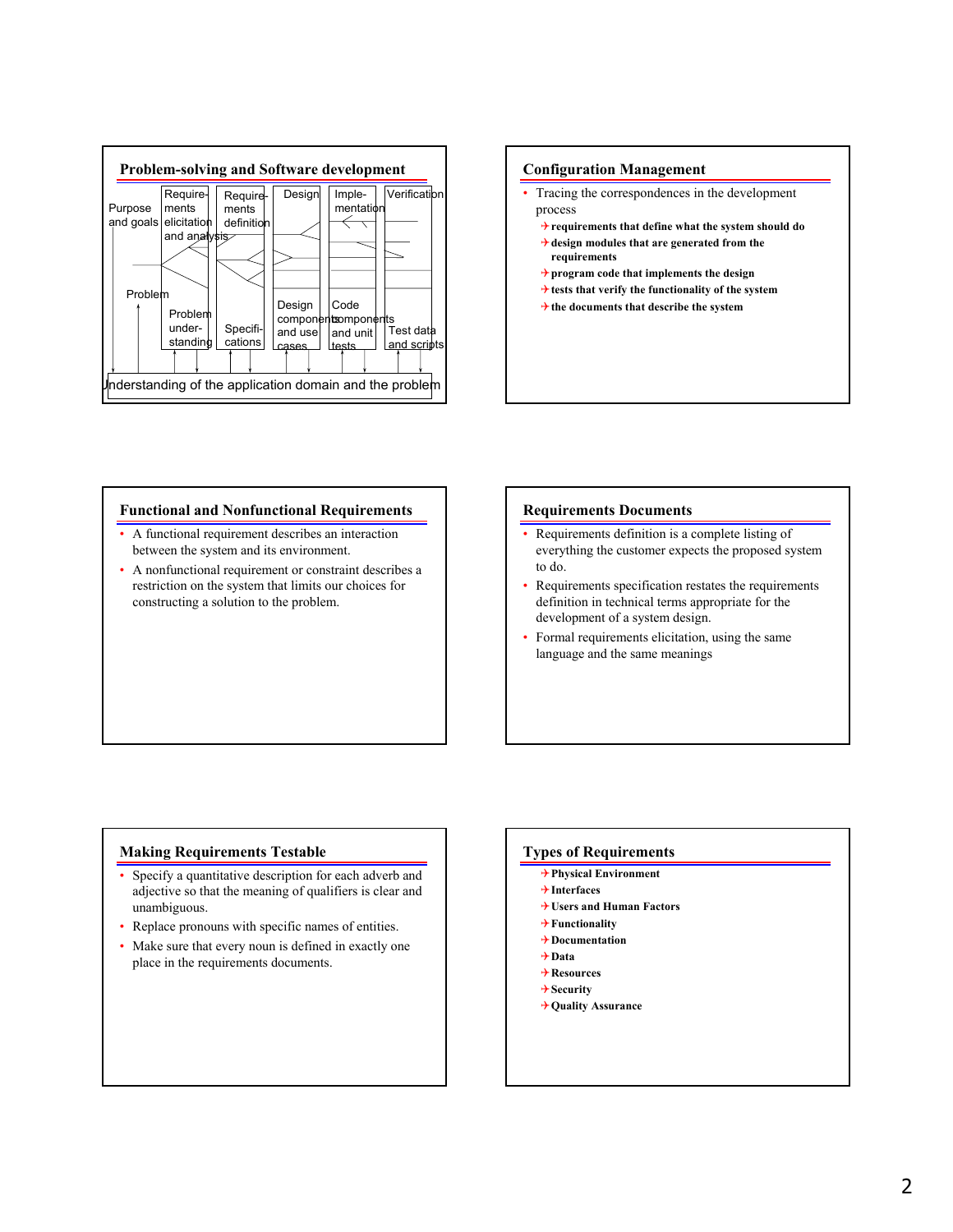## **Activities to find out what the customer wants:**

- review the current situation
- apprentice with the user to understand context problems and relationships
- make a video to show how the new system might work
- dig through existing documents
- brainstorm with current and potential users
- observe structures and patterns

## **Characteristics of Requirements**

- Check the requirements to insure
	- 4**correct**
	- 4**consistent** 4**complete**
	- 4**realistic**
	- 4**needed**
	- 4**verifiable**
	- 4**traceable**

## **Checking for Completeness and Consistency**

• Truth Table

4**e.g. binary variable A, B,** 4**define And function F** 4**All cases** 4**A, B, F**  $+0, 0, 0$  $+0, 1, 0$  $+1, 0, 0$  $+1, 1, 1$ 

## **How to Express Requirements**

- Use formal notation to describe the system to be built
- Static Descriptions
- 4**specify objects and their relationships with each other** • Dynamic Descriptions
	- 4**specify states and transitions between states over time**

# **Static Descriptions**

- Indirect Reference
- Recurrence Relations
- Axiomatic Definition
- Expression as a Language
- Data Abstraction

## **Indirect Reference**

- implied but not stated directly
- Pointing to pointer, e.g.
	- 4**A points to P**
	- 4**where P is a pointer to something**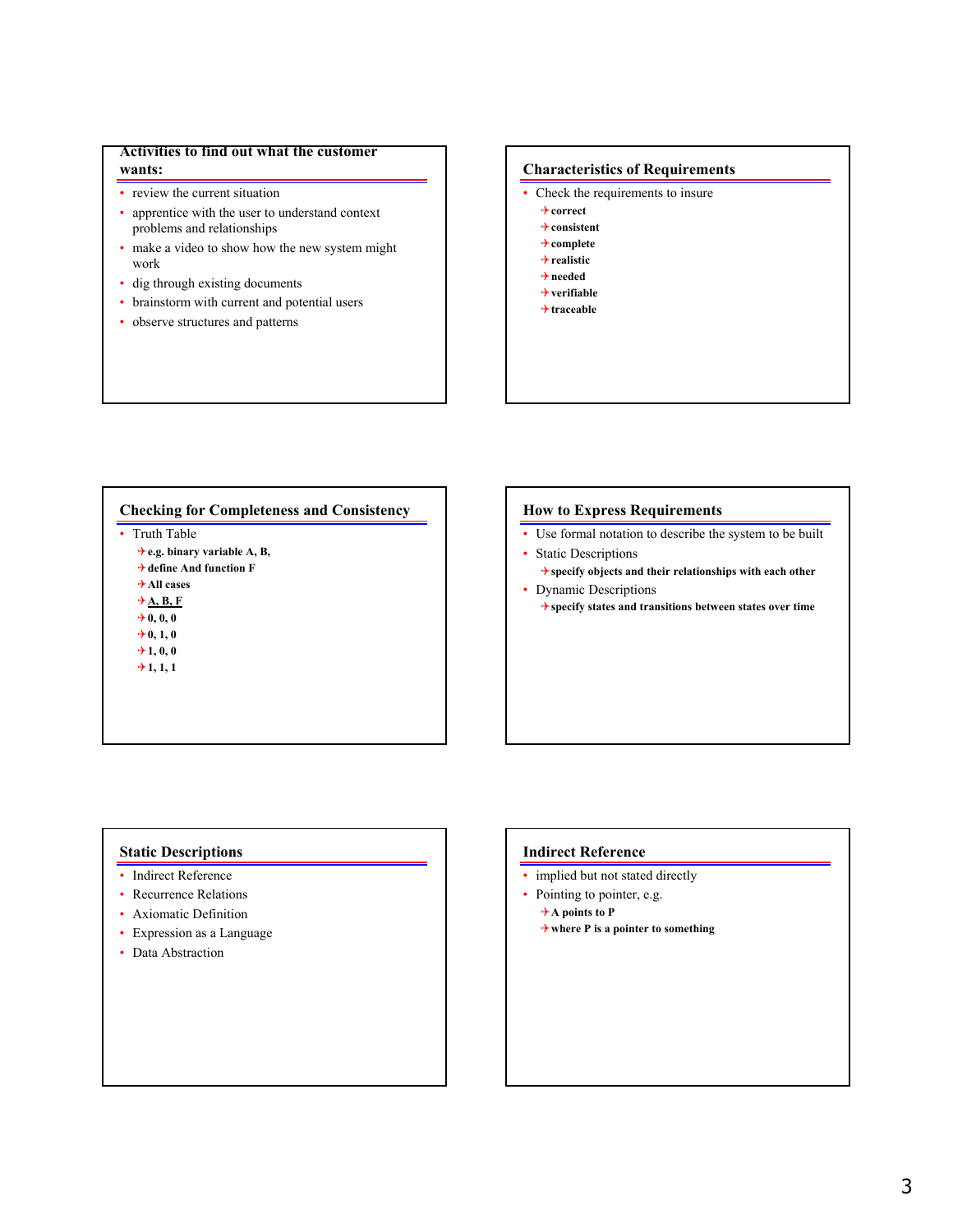## **Recurrence Relations**

- an initial condition is defined
- the transformation from one condition to the next is expressed in terms of previously defined conditions
- Fibonacci numbers e.g.

 $+ F(0) = 1$  $+ F(1) = 1$  $\rightarrow$  F(n+1) = F(n) + F(n-1) for n = 1, 2, 3, ...

## **Axiomatic Definition**

- Axiom 4**a set of objects**
	- 4**a set of operations**
- Generate Theorems
- 4**use axiom to generate more objects**
- Prove Theorems 4**reduce (trace) a theorem down to axiom**

## **Expression as a Language**

- Use formal languages
- Backus-Naur form, e.g. 4**ASCII characters**  $\rightarrow$  <digit> ::= 0 | 1 | 2 | 3 | 4 | 5 | 6 | 7 | 8 | 9
	- 4**<addop> ::= + | -**

#### **Data Abstraction**

- Data manipulated by a system determine the kinds of actions taken
- Data abstraction is a technique to describing what data are for.
- To categorize data (objects) and group like elements together forming data types (class)
- Each object is then considered to be an instance of the class to which it belongs.

#### **Methods**

- actions permissible with the data and data types
- methods manipulate the data:
- **states** in which the data can be,
- **operations** to establish new states
- **probes** to report information about state

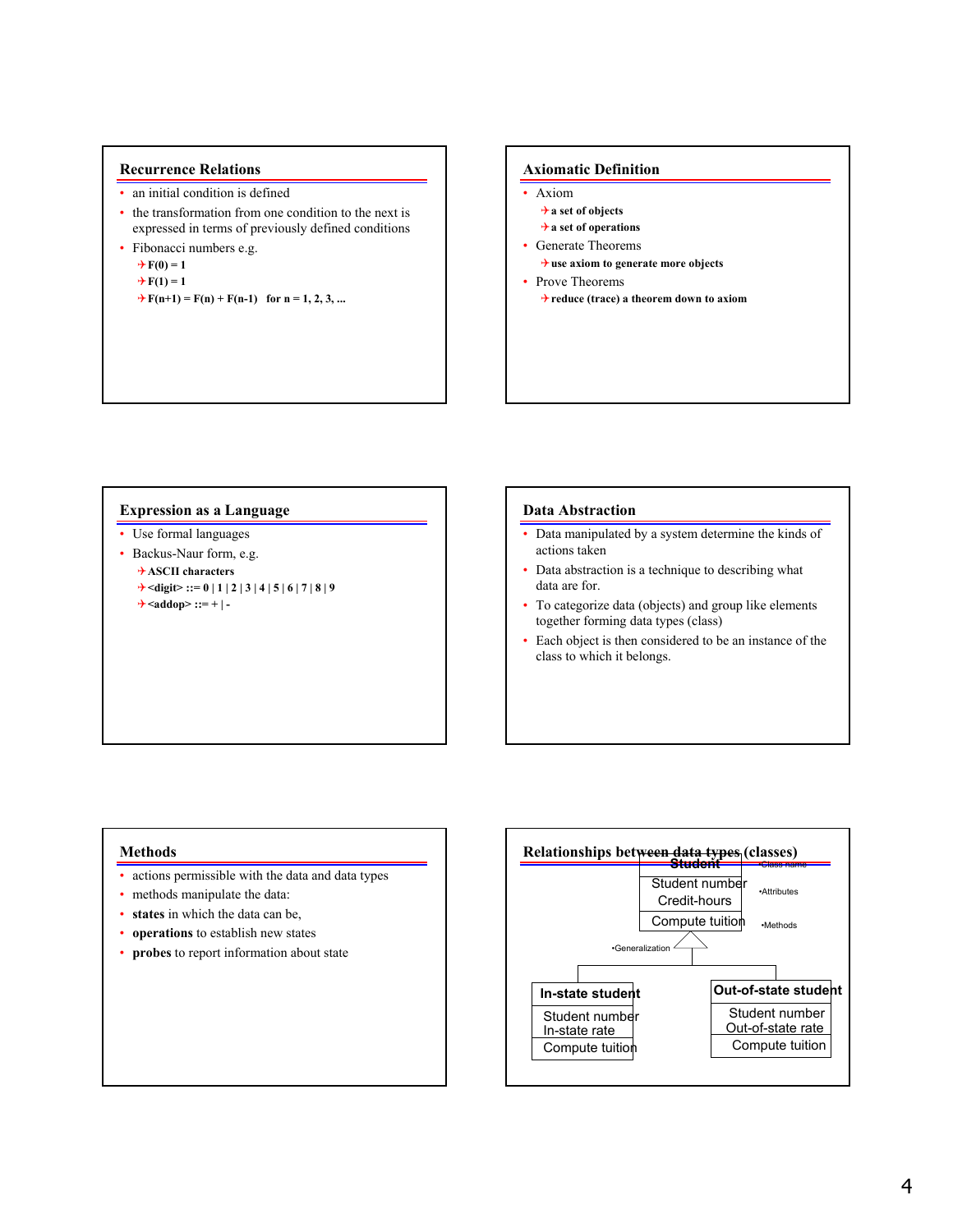# **Dynamic Descriptions**

- Decision Tables
- Functional Descriptions and Transition Diagrams
- Event Tables
- Petri Nets
- Object-oriented specification

# **Decision Tables**

- a set of possible conditions at a given time
- rules for reacting when certain conditions met
- actions to be taken
- e.g. Rule 1
	- 4**High standardized exam scores T**
	- 4**High grades \***
	- 4**A: Send admission forms =**

# **Functional Descriptions and Transition Diagrams**

- A set of states, S
- A initial state, s0
- A set of inputs, I
- A state transition function, F
- A output function, H





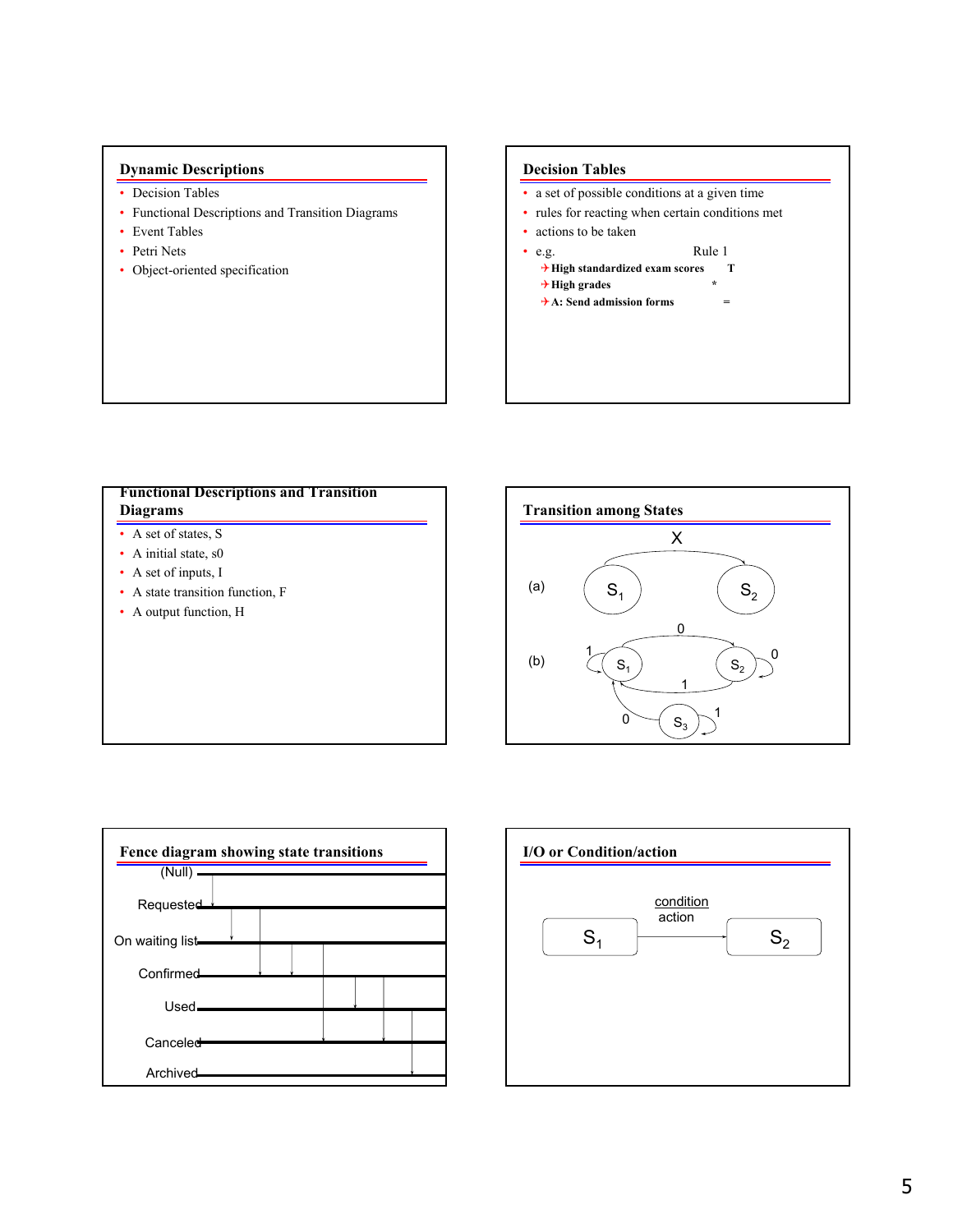

|                | Tabulate state transitions |                         |  |
|----------------|----------------------------|-------------------------|--|
|                | input                      |                         |  |
| <b>State</b>   | 0                          |                         |  |
| s <sub>0</sub> | sl, al                     | $s0$ , a $0$            |  |
| $\cdot$ s1     |                            | $s0$ , $a0$ $s1$ , $a0$ |  |
|                |                            |                         |  |
|                |                            |                         |  |
|                |                            |                         |  |
|                |                            |                         |  |
|                |                            |                         |  |

## **Petri Nets**

- describe parallel processing
- describe synchronization
- **tokens**: each state is associated with a set of tokens
- **firing rules**: each firing rule expresses how tokens are associated with a state; when the correct number and type of tokens are present in one state, tokens are released to travel to another state.





## **Object-oriented specification**

- focuses on the entities involved rather than on input/output transformation.
- Extending data-abstraction to ask
	- 4**What data structures define an entity?**
	- 4**How does an entity's state evolve over time?**
	- 4**What aspects of entities are persistent over time?**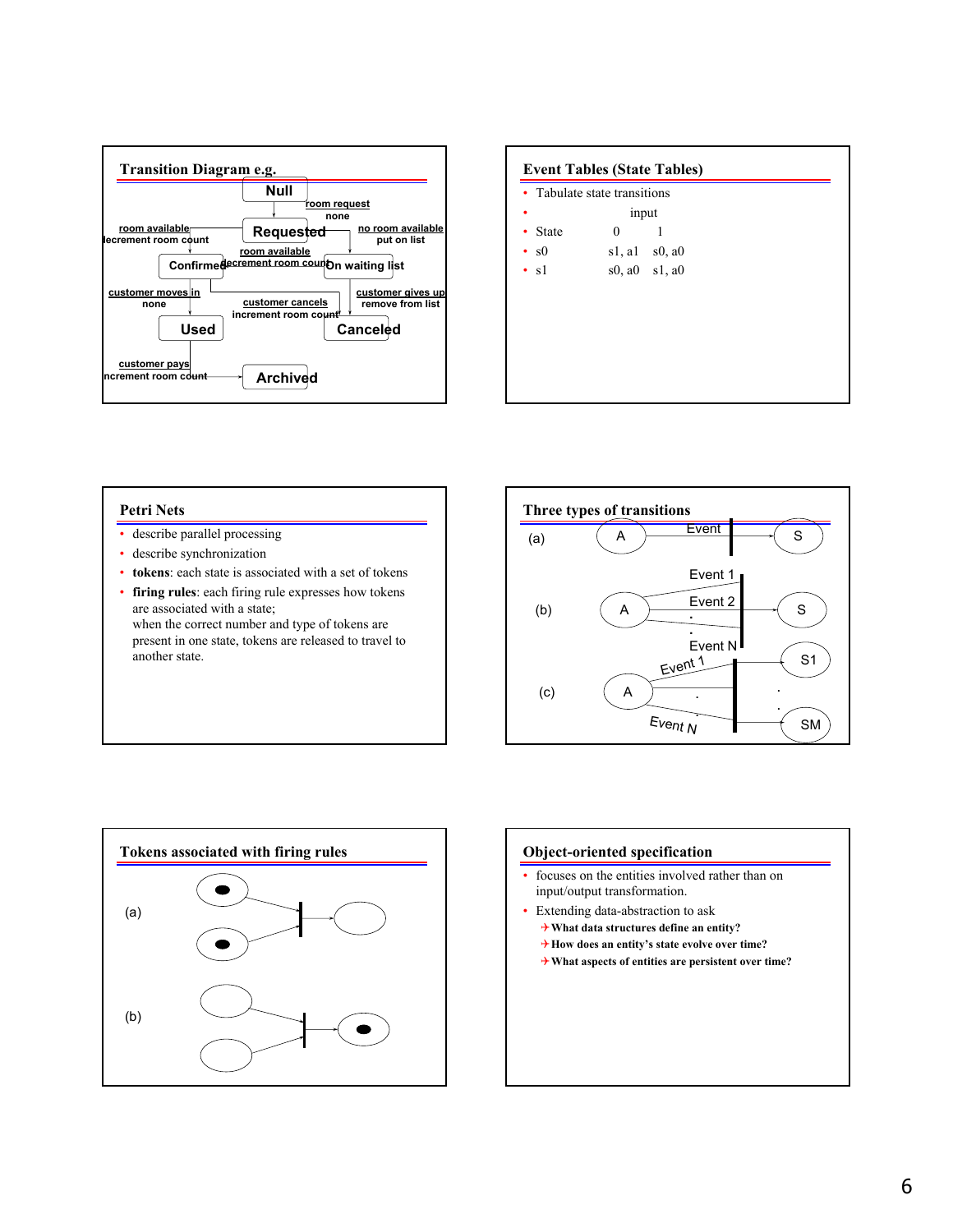# **Object and Method**

- Each entity in the system is an **object**.
- A **method** is an action that either can be performed by the object or can happen to the object.
- Only the methods of an object can change the state of the object.
- A method can be invoked only by sending the object a message.
- Encapsulation, Class Hierarchies, Inheritance, and Polymorphism.

## **Encapsulation**

- forming a protective boundary
- one object has no access to internal representation of other objects
- objects "talk" to other objects by message



# **Polymorphism //**

- A method is polymorphic if it is defined for more than one object.
- One method for computing area, e.g.
	- 4**for triangle objects**
	- 4**for circle objects**

# **Additional Requirements Notations**

- Hierarchical Techniques
- Data Flow Diagrams
- Software Requirements Engineering Methodology
- Structured Analysis and Design Technique
- Z

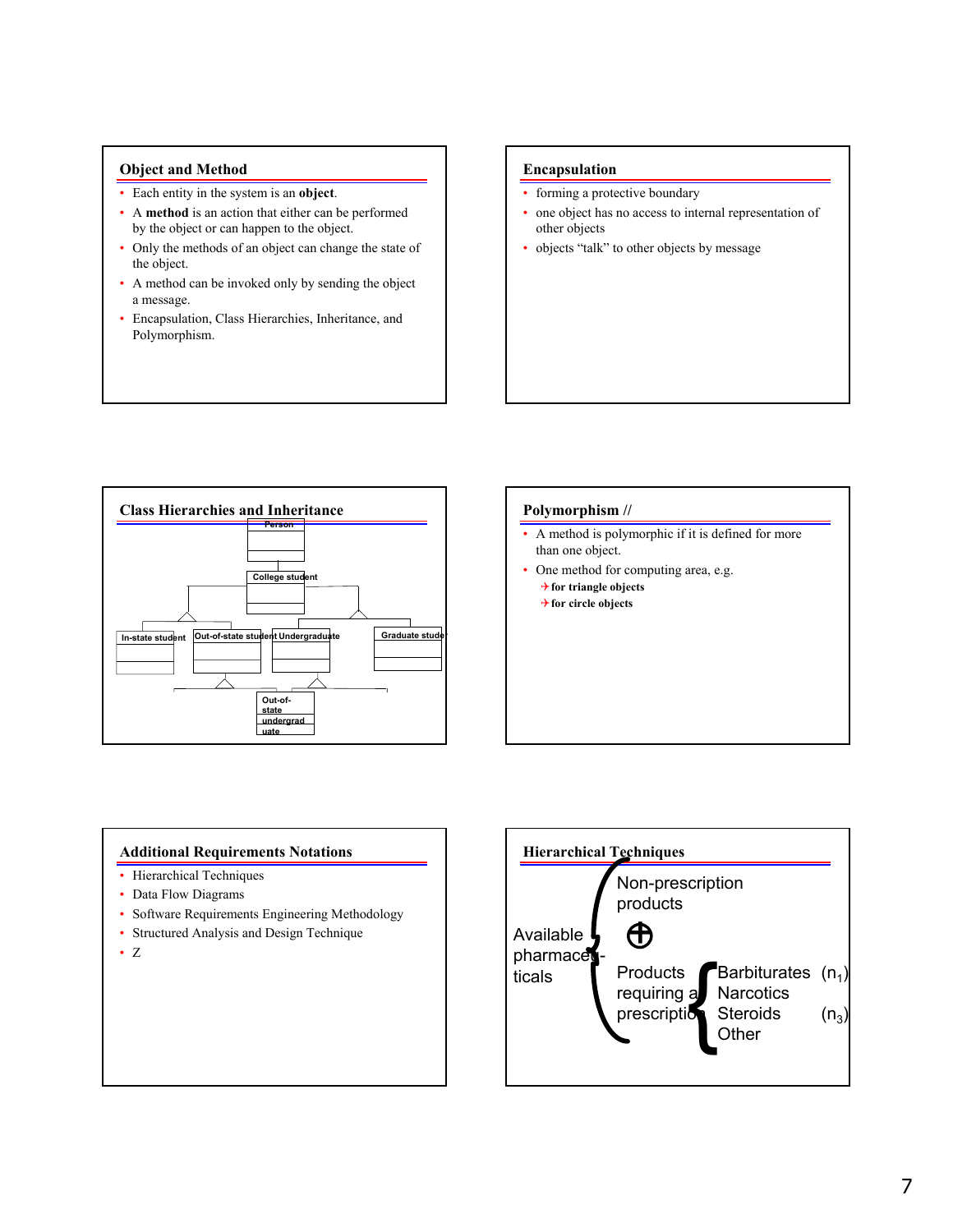





# **Software Requirements Engineering Methodology**

- views the system as a finite-state machine
- writing requirements using a Requirements Statement Language
	- 4**describes the flow of processing in terms of what events initiate which processes**
- analyzing the requirements using Requirements Engineering Validation System
	- 4**produces variety of reports, simulates the critical processing of the system**



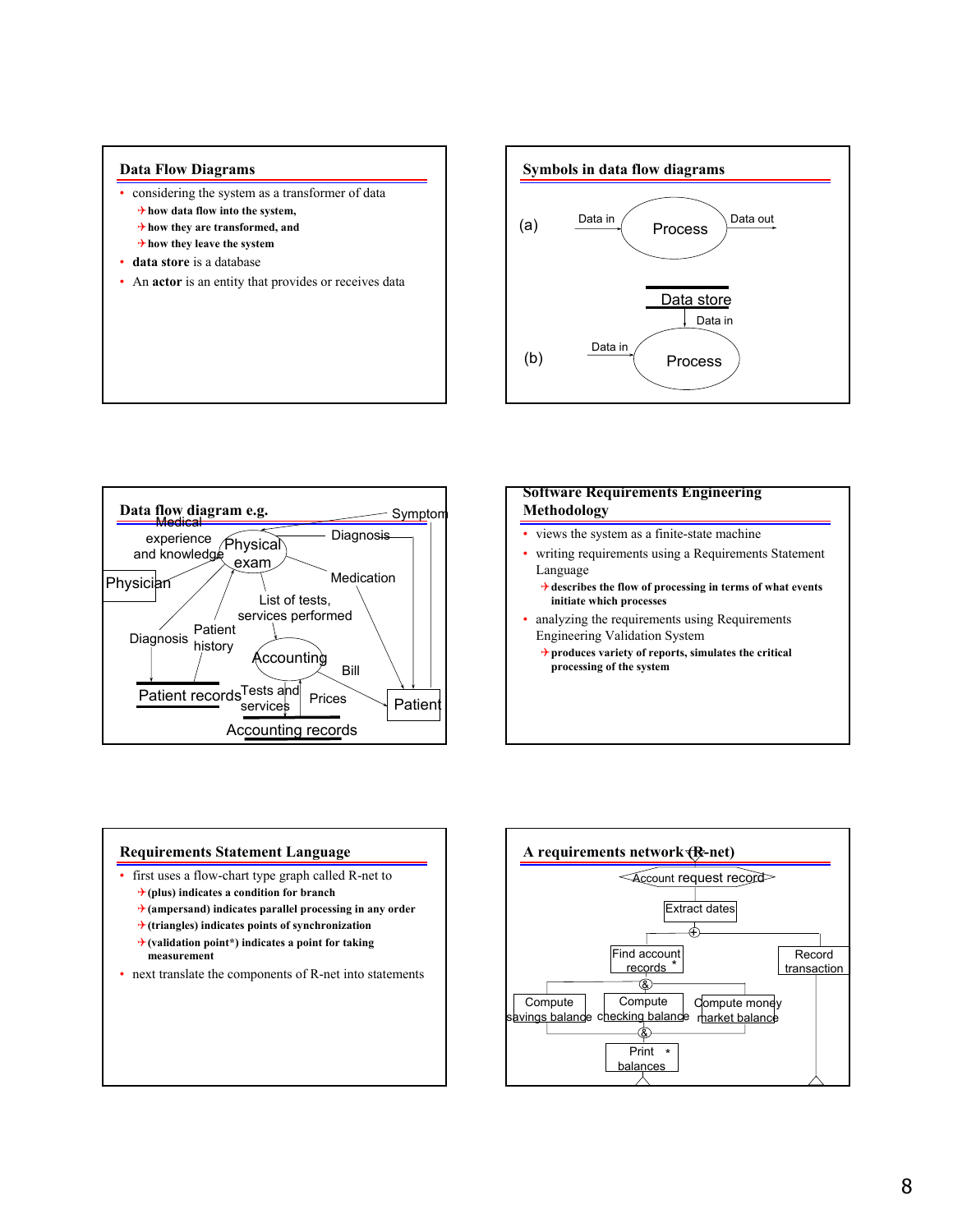

- simulates the processing of the system
- depicts flow of data with a graphics package
- produces variety of reports

## **Structured Analysis and Design Technique**

- Structured Analysis represents a system with an ordered set of diagrams
	- 4**each diagram represents a transformation, and at most six diagrams are used to describe a function**
- Design Technique explains how to interpret the diagrams





# **Structured Analysis hierarchy**

- high-level diagram is rewritten as several lower-level diagrams
- boxes within boxes (sub-boxes)
- forming a hierarchy of activities that describe all the steps our system is required to take

# **Z formal specification languages**

- express requirements in a mathematical way
- evaluate using proofs and automated techniques
- provides a notation (its syntactic domain)
- provides a universe of objects (its semantic domain)
- provides a precise rule defining which objects satisfy each specification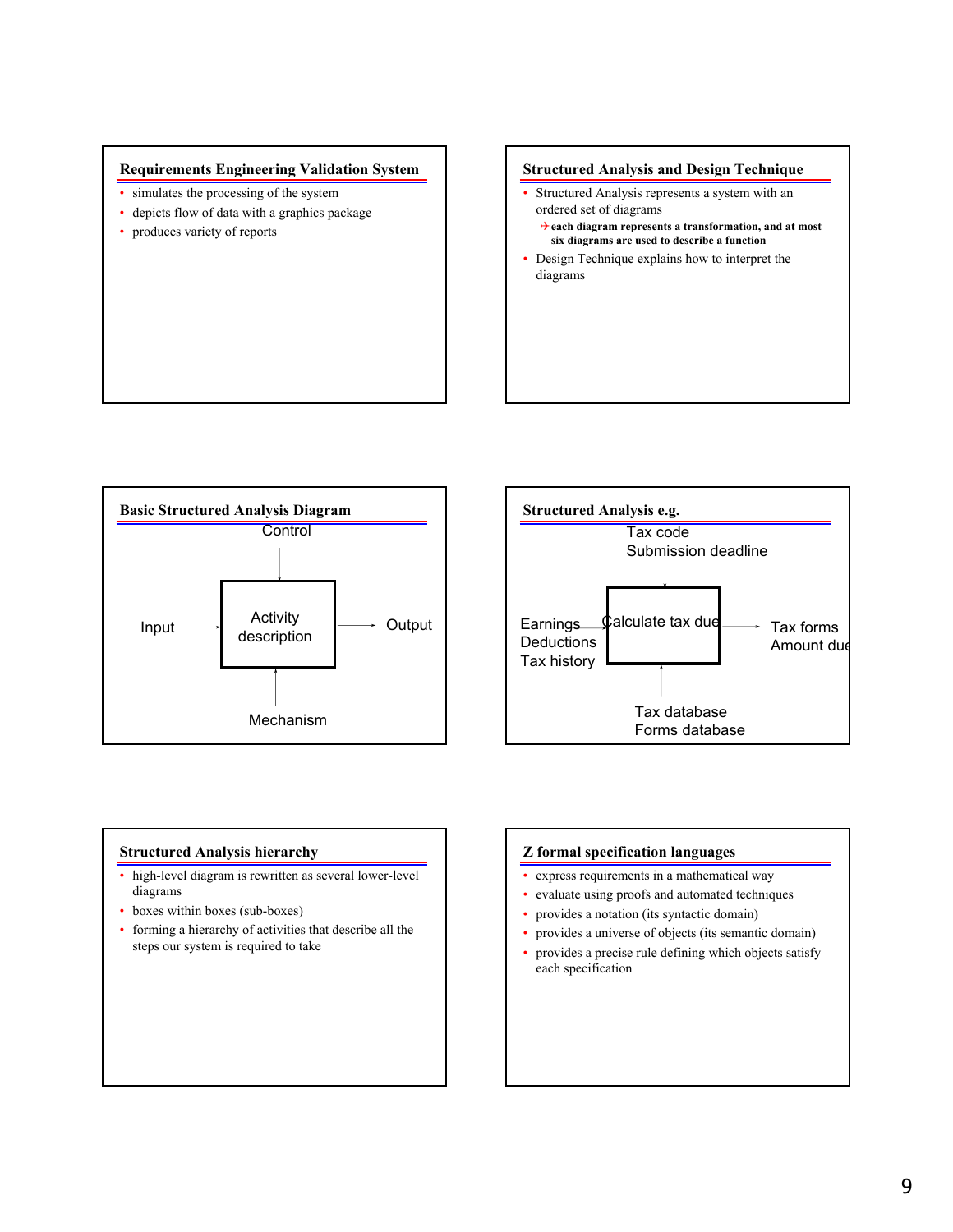## **Z "Zed" language**

- combines abstract data modeling with set theory, and first-order predicate logic
- used to specify system states and valid state changes
- automated tools
	- 4**check for incompleteness and inconsistency**
	- 4**find reachable states**
	- 4**check for deadlocks and non-determinism**
	- 4**generate a finite-state machine that implements the specification**

# **Prototyping Requirements**

- **Rapid prototyping**: build sections (small piece)(usually user interface) of the proposed system to determine the necessity, desirability, or feasibility of requirements.
- throw-away, or evolutionary
- "Look and feel" of user interface.







## **Requirements Documentation**

- A complete listing of everything the customer expects the proposed system to do.
- Numbering each requirement, allows cross-reference, and tracking
- Requirements Definition Document
- Requirements Specification Document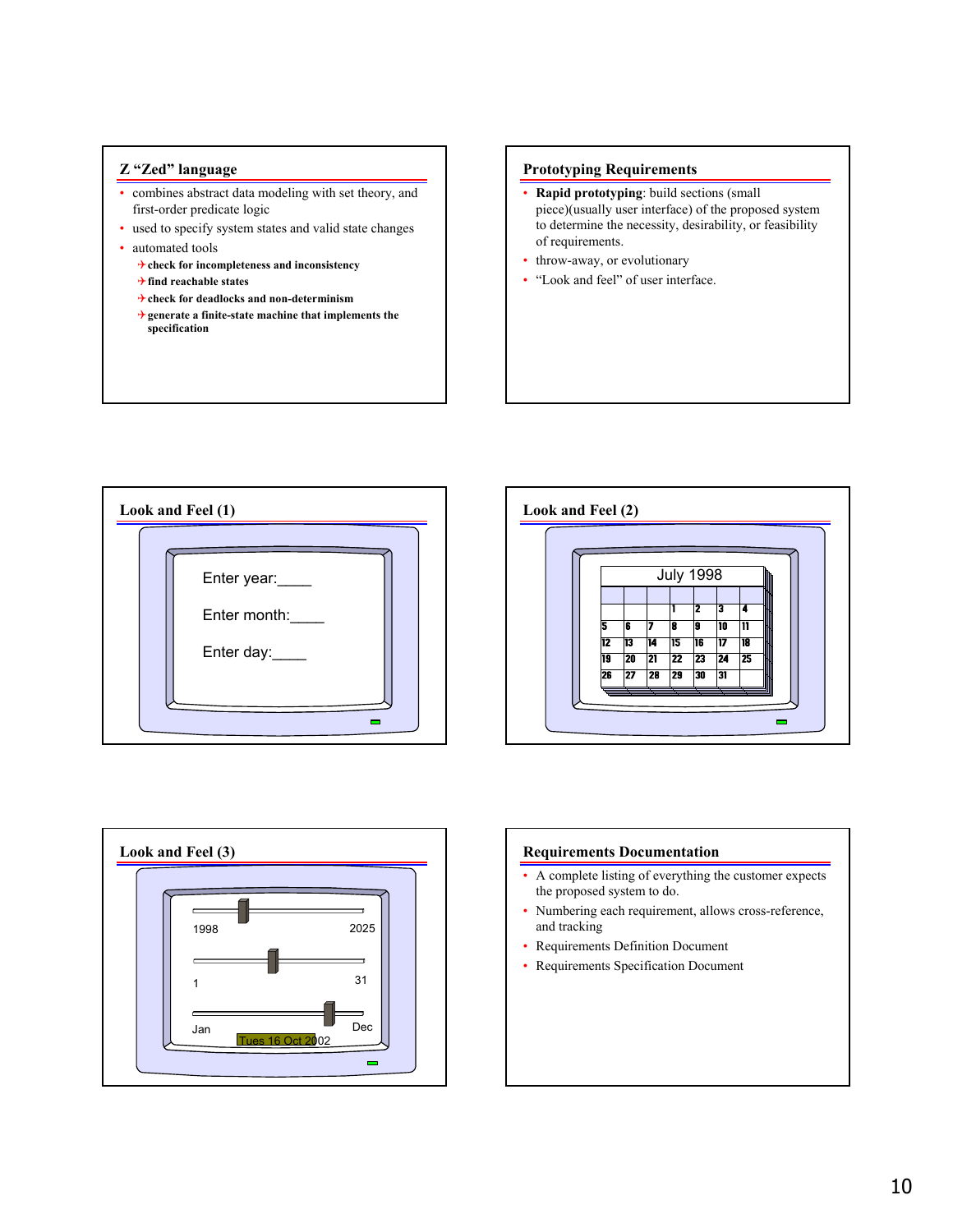## **Requirements Definition Document**

- Record of requirements in the customer's terms
	- 4**1. Outline the general purpose of the system.**
	- 4**2. Describe the background and objectives of system development.**
	- 4**3. Outline approach (in general)**
	- 4**4. Define detailed characteristics of the proposed system, define system boundary and interfaces.**
	- 4**5. Discuss the environment in which the system will operate, e.g. hardware.**

## **Guideline for writing requirements**

- Number each requirement
- Each clause should contain only one requirement.
- Avoid having one requirement refer to another requirement
- Collect like requirements together
- Testable
- Consult standards from IEEE

## **Requirements Specification Document//**

- written from the developer's perspective
- may use technique notations

## **Participants in the Requirements Process**

- Contract monitors
- Customers and users
- Business managers
- Designers
- Testers

## **Requirements Validation**

- Provides a way for customers and developers to agree on what it is the system is to do.
- Manual techniques
	- 4**Reading, Manual cross-referencing,**
	- 4**Interviews, Reviews, Checklists**
	- 4**Manual Models to check functions and relationships**
	- 4**Mathematical proofs**
- Automated Techniques

## **Measuring Requirements**

- number of changes to requirements
- rate each requirements on a scale, by designers, by testers